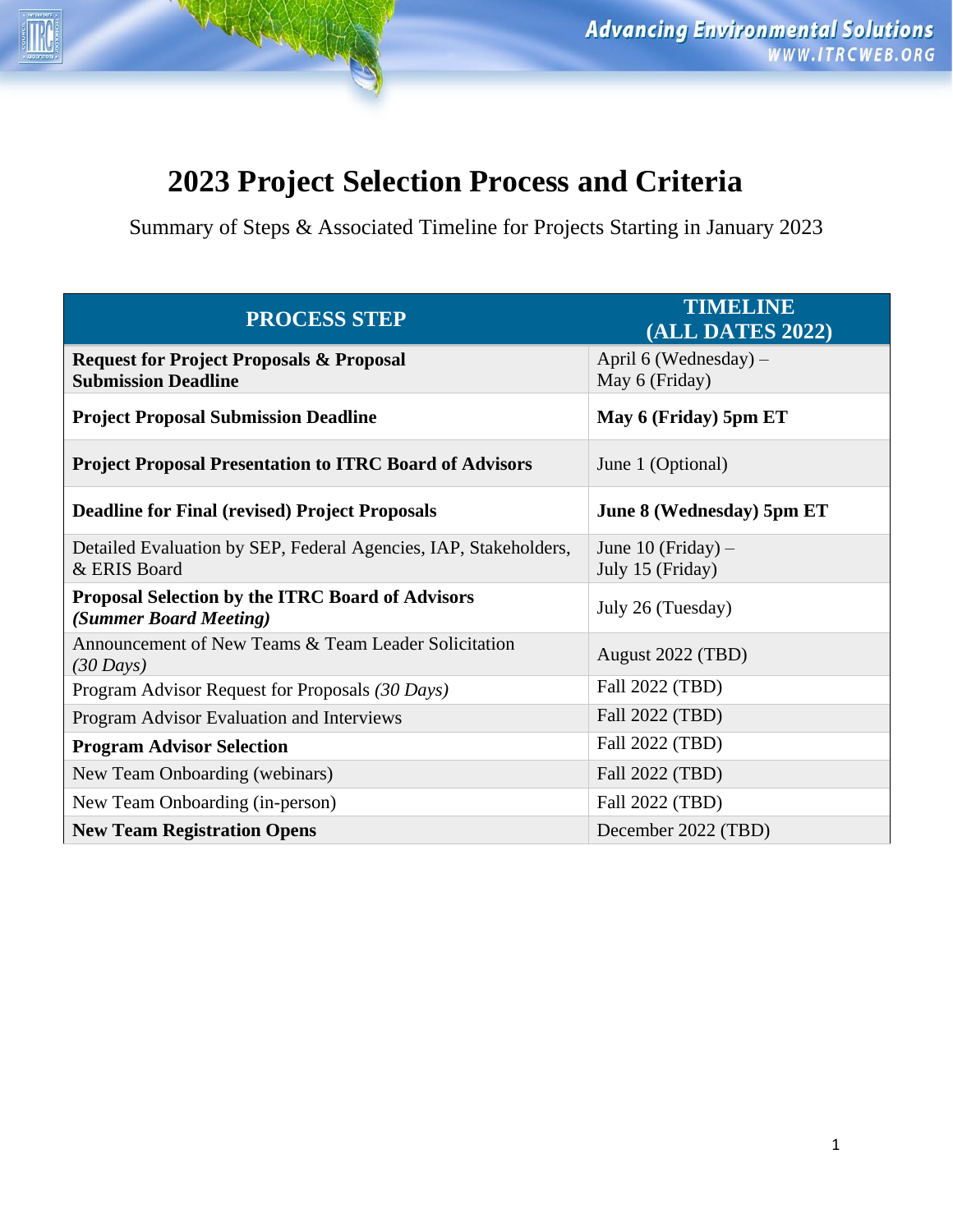# **April 6 – May 6**

## **Request for Final Proposals and Final Proposal Submission Submissions Due No Later than May 6th 5pm ET**

The ITRC Board of Advisors will issue a request for team project proposals on April 6, 2022, with all electronic proposals due to ITRC Director Patty Reyes [\(preyes@ecos.org\)](mailto:preyes@ecos.org) by 5pm ET on April 6, 2022.

The ITRC Board of Advisors will evaluate proposals based on their relevance to ITRC's mission, goals, and priorities, which can be found on the [ITRC proposal process webpage.](https://itrcweb.org/About/Planning) We encourage proposals that will address these priorities, but we also consider proposals that address environmental issues not included in this list. ITRC will also consider proposals that would update ITRC documents. Existing ITRC documents can be found [here.](https://www.itrcweb.org/Guidance)

The ITRC Board of Advisors will invite selected pre-proposals to submit a Final Proposal by 5pm ET on June 7, 2021. To assist with developing a final proposal, proposal submitters will receive comments and feedback from the ITRC Board of Advisors, which should be addressed in the final proposal.

## **June 1, 2022 Project Proposal Presentation to ITRC Board of Advisors**

ITRC will invite each project proposal team to present the proposal to the ITRC Board of Advisors at a virtual meeting. ITRC Board of Advisors will ask clarifying questions and provide feedback to each proposal team. Project proposal teams will then be able to revise their proposal for final submission and ranking.

#### **June 8, 2022**

**Revised Final Project Proposals Due Submissions Due No Later than 5pm ET June 8th**

ITRC will invite each project proposal team to present the proposal to the ITRC Board of Advisors at a virtual meeting. ITRC Board of Advisors will ask clarifying questions and provide feedback to each proposal team. Project proposal teams will then be able to revise their proposal for final submission and ranking.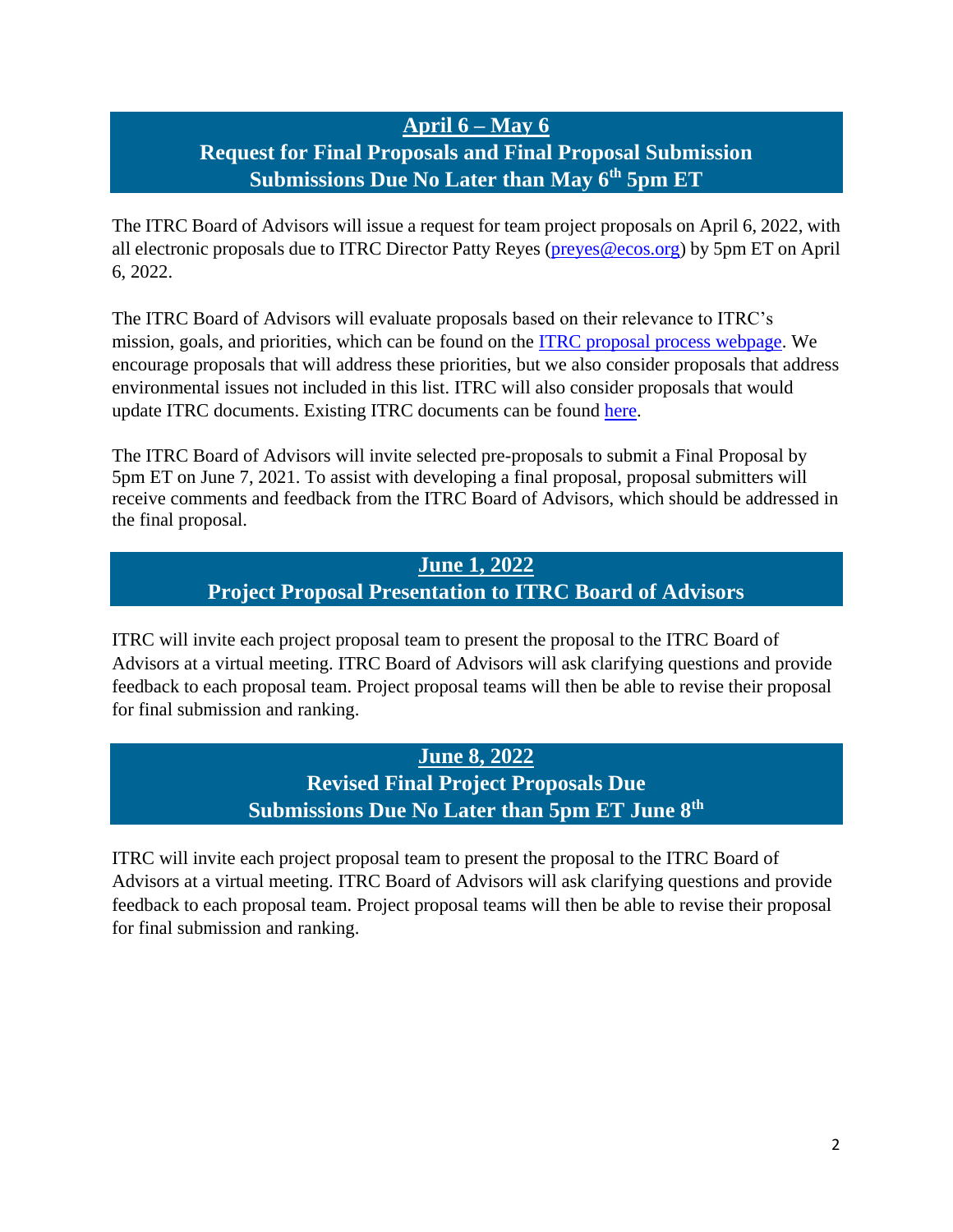## **June 10 – July 15 Detailed Evaluation by SEP, Federal Agencies, IAP, Stakeholders, and ERIS Board**

ITRC will collect detailed input from the ITRC State Engagement Program (SEP), the federal agencies that fund ITRC, the Industry Affiliates Program (IAP), and the ITRC public and tribal stakeholders. Each group will **rank** the final proposals 1 through *n*, with 1 indicating having the most interest and *n* indicating having the least interest, as well as any additional qualitative comments. The evaluation criteria used to rank the final proposals may be different for each group based on its interests and structure, but the groups are recommended to use the following criteria:

- Is the proposal consistent with ITRC's mission, goals, and strategic planning objectives?
- Does the proposal address regulatory or technical barriers (which includes lack of awareness or lack of educational resources) to environmental solutions?
	- o Is the proposal a research project? *(This would eliminate the proposal from further evaluation.)*
- Does the proposal address a need of a broad spectrum of groups/states? Is the proposed guidance and training likely to be used by a large number of people, even though the subject may not have a high level of current interest? (e.g. passive sampling, ISM, GW statistics)
- Is the problem/subject to be addressed clearly defined?
- Does the project have a defined and manageable scope and deliverables?
- If the proposal is to update a current ITRC document, what is the history and use of the current document (e.g., website statistics, training numbers)?
- What is your group's level of interest in this project?
	- o **Active Participant**: This project is of interest to our group/agency, and we would support active participation by members of our group/agency.
	- o **Interested Party**: This project is of interest to our group/agency, but our involvement will be limited to supporting reviews on an as-possible basis.
	- o **Not Interested**: This project is not of interest to our group/agency.
- Is the timing right for the project (topic is relevant, but not too new)?
- Would the proposed project accelerate sound environmental decision-making and increase the effectiveness of the regulatory process?
- Does the project address a priority interest of your group?
- Do the proposed project deliverables meet your group's desired use?